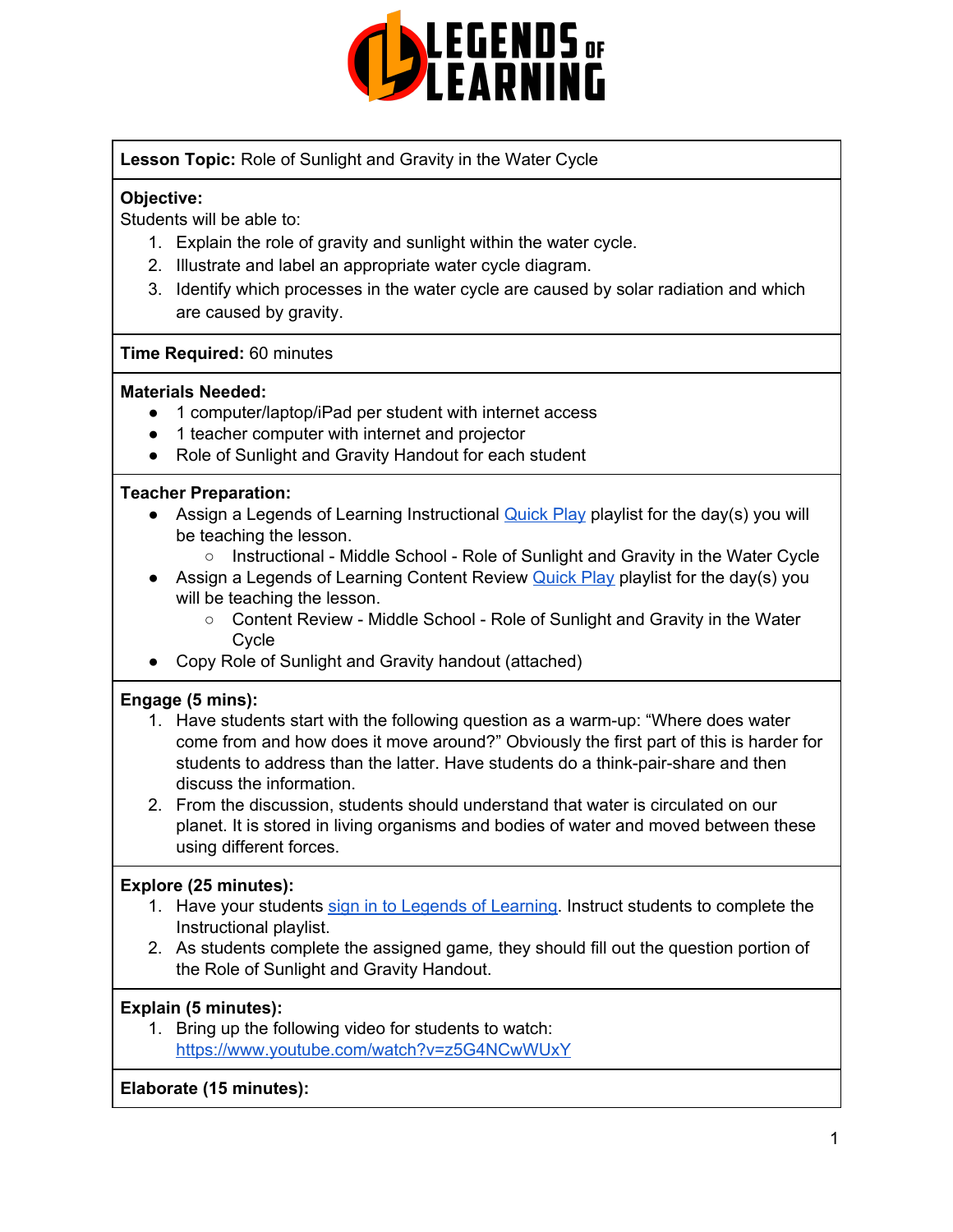

- 1. Have students create a labelled diagram of the water cycle on their own paper. You can allow them to create their own image and then check it as a class, provide them a blanked out copy with a word bank, or have them copy a diagram from the board/textbook. This depends on the level of your student.
- 2. Have students label the diagram with different colors to indicate which processes are caused by evaporation and which are caused by gravity.

## **Evaluate (10 minutes):**

- 1. Have your students sign in to Legends of [Learning](https://intercom.help/legends-of-learning/en/articles/2154920-students-joining-a-playlist). Instruct students to complete the Content Review playlist.
- 2. [Analyze](https://intercom.help/legends-of-learning/en/articles/2154918-tracking-student-progress-and-performance) student results to determine what concepts need to be a focus for reteaching.
- 3. Assist students as needed during game play, pause playlist if you need to address content or questions to the entire class.

### **Additional Lesson Strategies:**

- To use Legends for additional instruction, create a [custom](https://intercom.help/legends-of-learning/en/articles/2154910-creating-a-playlist) playlist with an [instructional](https://intercom.help/legends-of-learning/en/articles/3505828-types-of-games) [game](https://intercom.help/legends-of-learning/en/articles/3505828-types-of-games) and pre and post [assessment](https://intercom.help/legends-of-learning/en/articles/2154913-adding-assessments-to-a-playlist).
- To use Legends for a quick formative [assessment](https://intercom.help/legends-of-learning/en/articles/2154913-adding-assessments-to-a-playlist), create a 5-question assessment in a [playlist](https://intercom.help/legends-of-learning/en/articles/2154910-creating-a-playlist).
- To use Legends for a student-directed experience, create a [targeted](https://intercom.help/legends-of-learning/en/articles/3340814-targeted-freeplay) freeplay playlist.
- Encourage students to play on their own at home in Legends of Learning: [Awakening](https://intercom.help/legends-of-learning/en/articles/2425490-legends-of-learning-awakening) for a student-driven experience including avatars, battling, and quests all centered around topics they are covering in class.